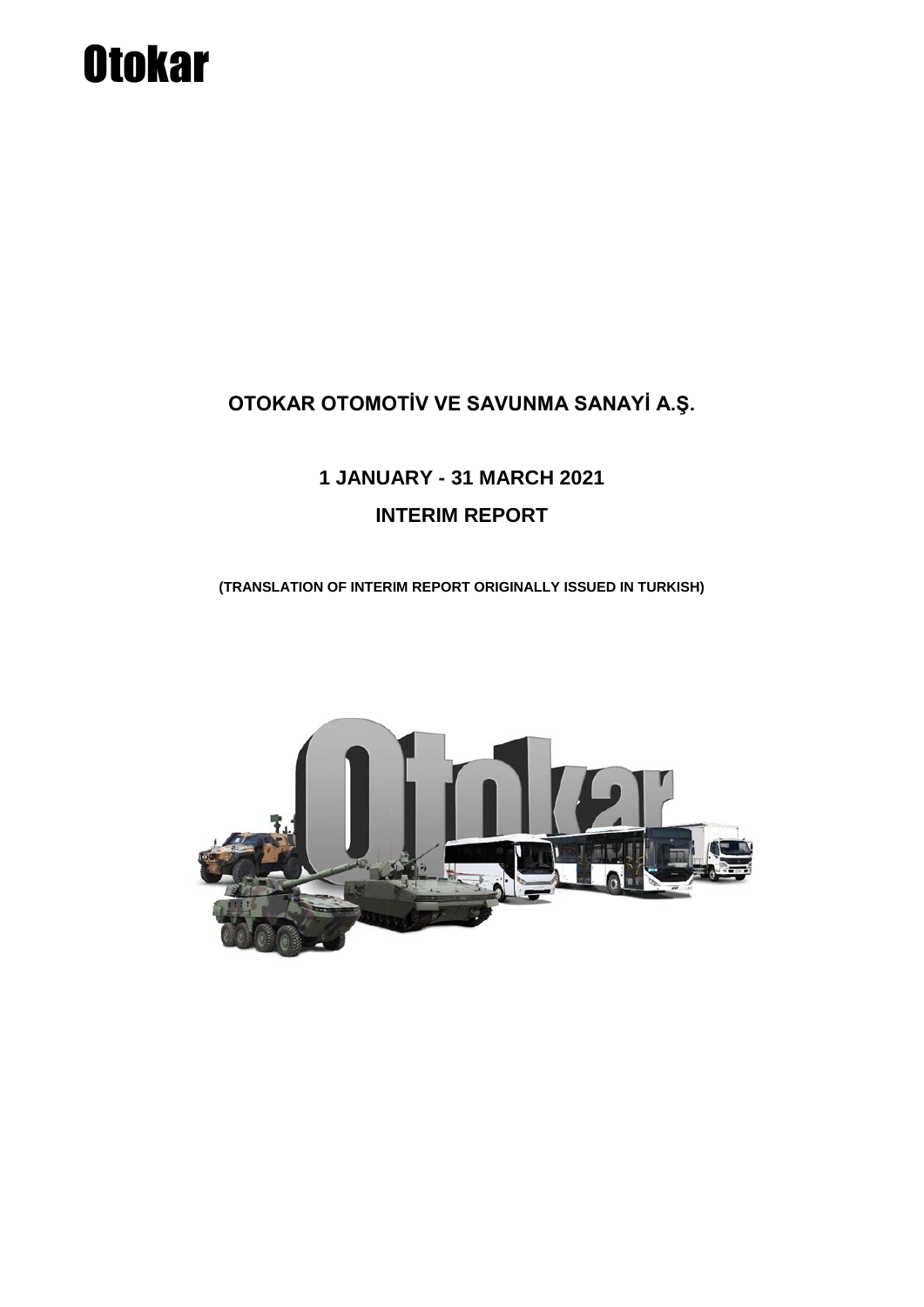#### **OTOKAR OTOMOTİV VE SAVUNMA SANAYİ A.Ş. 01.01.2021 - 31.03.2021 INTERIM PERIOD**

#### **INTERIM REPORT**

The consolidated financial statements of our Company reflecting the first three months of 2021 activities and their results, prepared in accordance with the Turkish Financial Reporting Standards ("TFRS") introduced by the Public Oversight, Accounting and Auditing Standards Authority ("POA") of Turkey and their annexes and interpretations pursuant to the provisions of the Capital Markets Board ("CMB") Communiqué II-14.1 on the Principles of Financial Reporting in Capital Markets ("Communiqué"), are presented to our shareholders and the public.

The members of the Board of Directors appointed at the Ordinary General Assembly Meeting on 17.03.2021 and served the Board during the reporting period are shown below.

#### **BOARD OF DIRECTORS :**

| <b>Name &amp; Last name</b> | Title                         |
|-----------------------------|-------------------------------|
| Yıldırım Ali KOÇ            | Chairman                      |
| Levent CAKIROĞLU            | <b>Vice Chairman</b>          |
| Selin Ayla ÜNVER            | Member                        |
| İsmail Cenk ÇİMEN           | Member                        |
| Ahmet Serdar GÖRGÜÇ         | <b>Member-General Manager</b> |
| Ali İhsan İLKBAHAR          | <b>Independent Member</b>     |
| Ali İhsan KAMANLI           | <b>Independent Member</b>     |
| Kenan GÜVEN                 | <b>Independent Member</b>     |

Our Board of Directors started to serve on March 17, 2021 and would be serving until the Ordinary General Assembly Meeting in order to audit 2021 accounts.

Provisions on the Members of the Board of Directors are outlined in Articles 11, 12 and 13 of the Company's Articles of Association and the Turkish Commercial Code provisions.

Following are the committees established under the provisions of the Corporate Governance Communiqué of the Capital Markets Board of Turkey and the information on the board members involved in these committees:

| <b>Committee</b>                      | <b>Chairman</b>    | <b>Member</b>            |
|---------------------------------------|--------------------|--------------------------|
| <b>Audit Committee</b>                | Ali İhsan İLKBAHAR | Ali İhsan KAMANLI        |
| <b>Risk Management Committee</b>      | Kenan GÜVEN        | <b>Ismail Cenk CIMEN</b> |
| <b>Corporate Governance Committee</b> | Ali İhsan İLKBAHAR | Levent CAKIROĞLU         |
|                                       |                    | Hüseyin ODABAŞ           |

The working principles of the committees are available on the Company's website.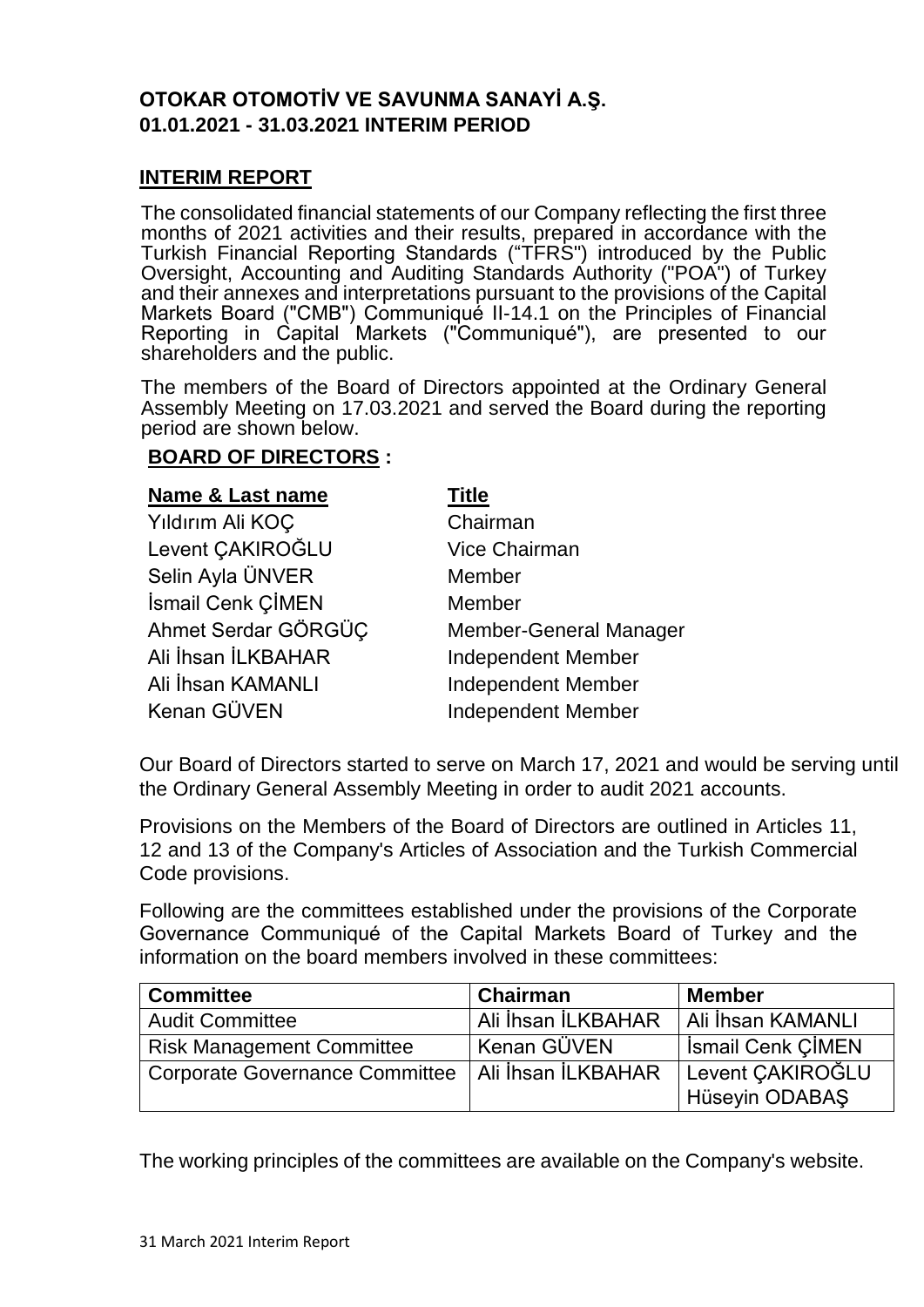#### **Partnership and Capital Structure**

As of March 31, 2021, our Company's registered capital ceiling is TL 100 million, and the issued capital is TL 24 million. Following is a list showing shareholders with more than 10% of the Company capital, their shares, and their ratio in our capital:

| <b>Shareholder Title</b> | <b>Share Amount (TL)</b> | Share % |
|--------------------------|--------------------------|---------|
| Koç Holding A.Ş.         | 10.722.750               | 44,68   |
| Ünver Holding A.S.       | 5.954.944                | 24.81   |
| Other                    | 7.322.306                | 30,51   |
| <b>Total</b>             | 24.000.000               | 100,00  |

The parent company Koç Holding A.Ş. is controlled by Koç Family and the companies owned by Koç Family. Shareholder, Ünver Holding A.Ş., is controlled by Ünver Family. The balance representing 30.51% of our capital consists of shares with a nominal value of TL 7.322.306, other shareholders and publicly held shares.

Information related to subsidiaries and participations of the Company subject to consolidation is as follows:

| <b>Subsidiaries</b>                            | Country                               | <b>Nature of operation</b> | Area of activity |
|------------------------------------------------|---------------------------------------|----------------------------|------------------|
| <b>Otokar Europe SAS</b>                       | France                                | Sales and Marketing        | Automotive       |
| <b>Otokar Land Systems</b><br>Limited          | <b>United Arab</b><br>Emirates        | Sales and Marketing        | Automotive       |
| Otokar Europe Filiala<br><b>Bucuresti SRL</b>  | Romania                               | Sales and Marketing        | Automotive       |
| <b>Otokar Central Asia</b><br>Limited          | Kazakhstan                            | Sales and Marketing        | Automotive       |
| <b>Participation</b>                           | <b>Country</b>                        | <b>Nature of operation</b> | Area of activity |
| Al Jasoor Heavy Vehicle<br><b>Industry LLC</b> | <b>United Arab</b><br><b>Emirates</b> | Sales and Marketing        | Automotive       |

Otokar Central Asia Limited is established in November 5, 2019 in Astana International Finance Center (AIFC) which is a region with special status that accepts the principles of British Law in Nur-Sultan, Kazakhstan, in order to organize export activities and increase export sales of Otokar A.Ş. in the region.

Also, the Company's participation Al Jasoor Heavy Vehicle Industry LLC (Al Jasoor) which owns 49% of Otokar Land Systems LLC was established on May 28, 2017 in the United Arab Emirates, for the purpose of automotive sales and marketing. Otokar Land Systems Limited is followed under the section "Investments accounted with equity method" in the financial statements.

#### **Amendments to the Articles of Association:**

In the Ordinary General Assembly Meeting held on 17.03.2021, article 7 of the articles of association titled "Capital" was amended to extend the validity period of our company's registered capital ceiling to 2025.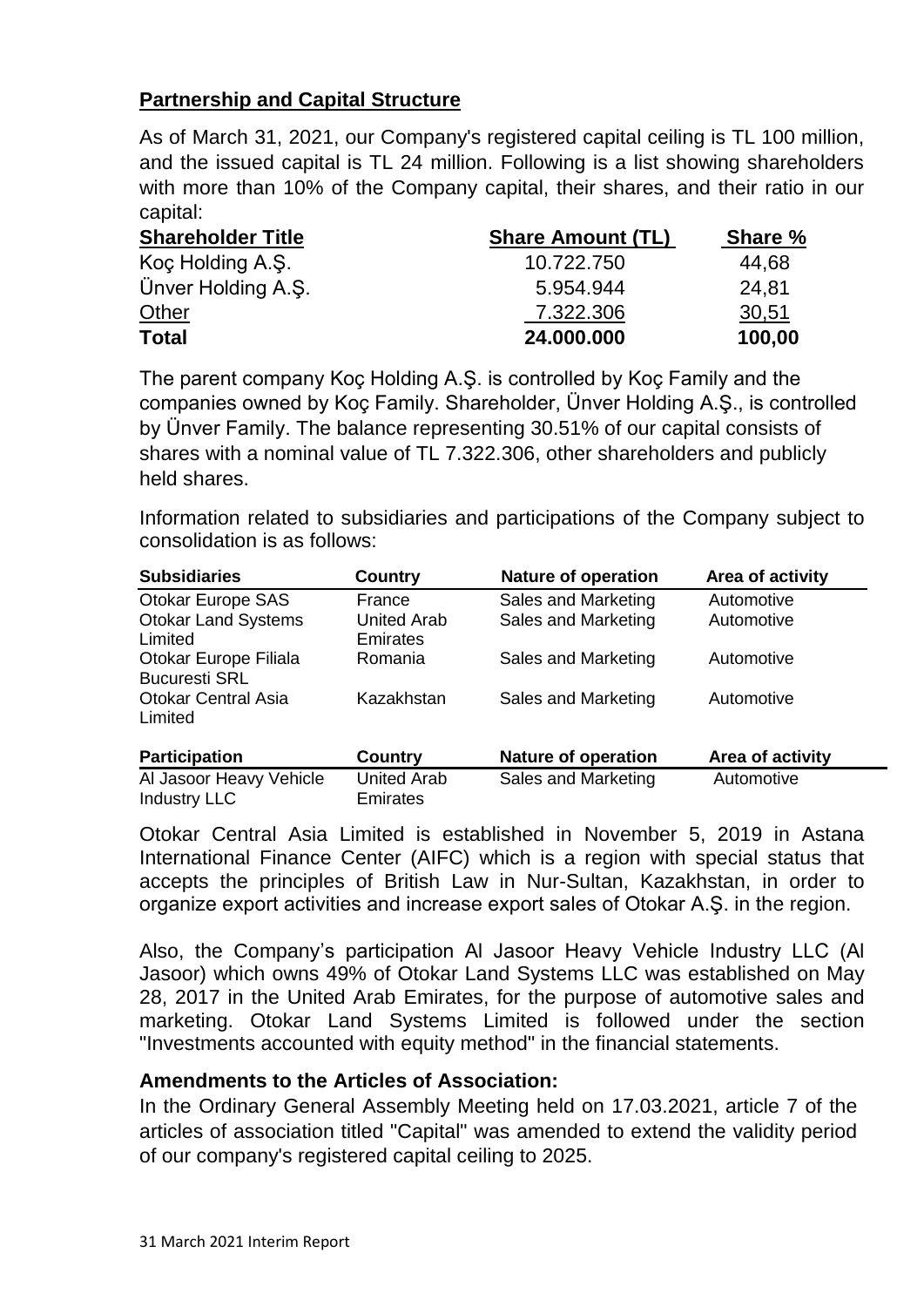#### **Dividends Distributed in the Last Three Years and their Ratios:**

Otokar distributed cash dividends through its issued capital based on the following ratios:

| Period | <u>%</u> |
|--------|----------|
| 2018   | 300,00   |
| 2019   | 833,33   |
| 2020   | 1.666,33 |

The Company made cash payments regarding all the 2020 accounting period dividends to its shareholders on March 24, 2021.

Our shareholders can access the Company's corporate and financial data under the section "Investor Relations" on the website [www.otokar.com](http://www.otokar.com/)

#### **AUTOMOTIVE INDUSTRY AND OTOKAR**

Otokar operates in the automotive industry's commercial vehicles segment. Its product range consists of minibuses, midibuses and bus-like vehicles that are preferred for public transportation services and shuttle transportation for the commercial market. On the other hand, it comprises various types of tactical wheeled/tracked military vehicles, and their variants for the defense industry services. In addition, the Company manufactures light trucks under the brand of Atlas for the transportation and logistics industry.

#### **MARKET – SALES - PRODUCTION**

It is possible to summarize the industry-specific developments in the three months of 2021 in line with the OSD (Automotive Manufacturers Association) data as follows:

 Total vehicle production recorded year on year increase by 1% to 345.619 units in January-March 2021 period, while the automobile production decrease by 10% to 211.877 units. The transportation vehicle market increase by 61% with 206.597 units in the first three months of 2021, while automobile market increase by 57% with 156.464 units compared to first three months of 2020.

In the first three months of 2021, vehicle segment-based production showed the following developments year on year;

- Light Commercial Vehicles Segment; 5% increase in minibus 32% decrease in midi-bus 28% increase in pickup
- Heavy Commercial Vehicles Segment; 55% decrease in bus 105% increase in truck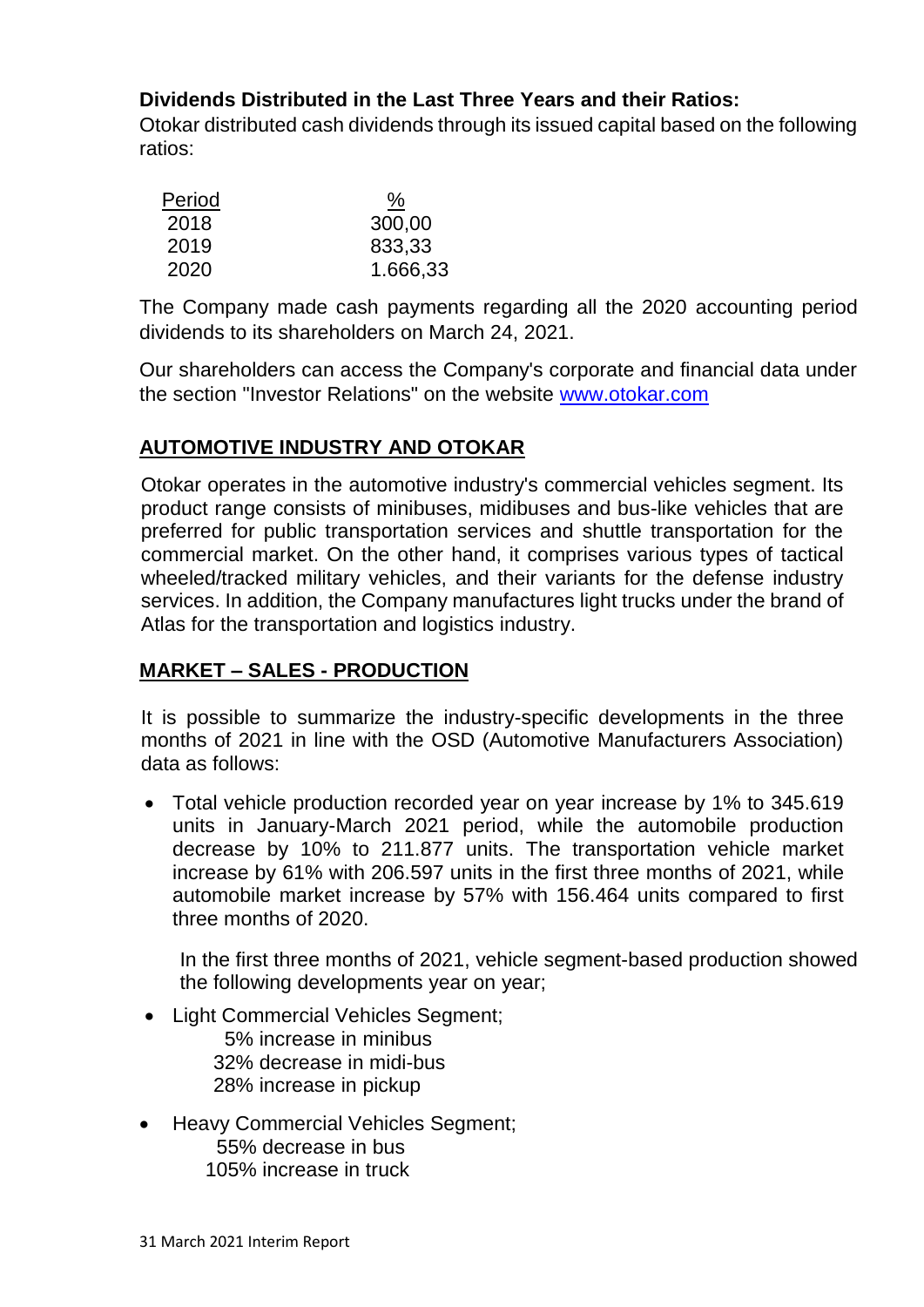The imported light commercial vehicle sales recorded 75% year-on-year increase in the first three months of 2021, while the domestic light commercial vehicle sales increased by 67%.

The light commercial vehicle (minibus + pickup) imports had 45% market share in this period.

#### **PRODUCTION AND SALES**

Our Company's production and sales figures by product type are presented below in comparison to the figures of the previous year:

|                         | 2021 3M           |     | 2020 3M                                            |     | <b>Change (Units)</b> |                          | Change %                 |              |
|-------------------------|-------------------|-----|----------------------------------------------------|-----|-----------------------|--------------------------|--------------------------|--------------|
|                         | <b>Production</b> |     | Sales Production Sales Production Sales Production |     |                       |                          |                          | <b>Sales</b> |
| <b>Small Bus</b>        | 116               | 188 | 202                                                | 236 | (86)                  | (48)                     | (43)                     | (20)         |
| <b>Bus</b>              | 222               | 277 | 73                                                 | 109 | 149                   | 168                      | 204                      | 154          |
| <b>Armored Vehicles</b> | 24                | 51  | 44                                                 | 22  | (20)                  | 29                       | (45)                     | 132          |
| <b>Truck</b>            | 123               | 98  | ۰                                                  | 98  | 123                   | $\overline{\phantom{0}}$ | $\overline{\phantom{0}}$ |              |
| <b>TOTAL</b>            | 485               | 614 | 319                                                | 465 | 166                   | 149                      | 52                       | 32           |

According to our consolidated financial statements prepared in line with the relevant legislation,

Our Company's first three months of 2021 revenue increase by 91% compared to same period of last year.

The distribution of our revenues in terms of domestic and international sales, and in comparison to the previous year, is as follows:

|                       | 2021                             | 2020                             |          |
|-----------------------|----------------------------------|----------------------------------|----------|
|                       | (January-March)<br>(Thousand TL) | (January-March)<br>(Thousand TL) | Change % |
| <b>Domestic Sales</b> | 379.241                          | 166.534                          | 128      |
| <b>Export Sales</b>   | 498.001                          | 292.255                          | 70       |
| <b>TOTAL</b>          | 877.242                          | 458.789                          | 91       |

Our export total sales amounted to USD 69.269 thousand in the three months of 2021 (USD 48.224 thousand in the first three months of 2020) accounting for 57% of the total turnover. (2020 3M: 64%)

In the first three months of 2021, our capacity utilization was 20%. (2020 3M: 10%)

31 March 2021 Interim Report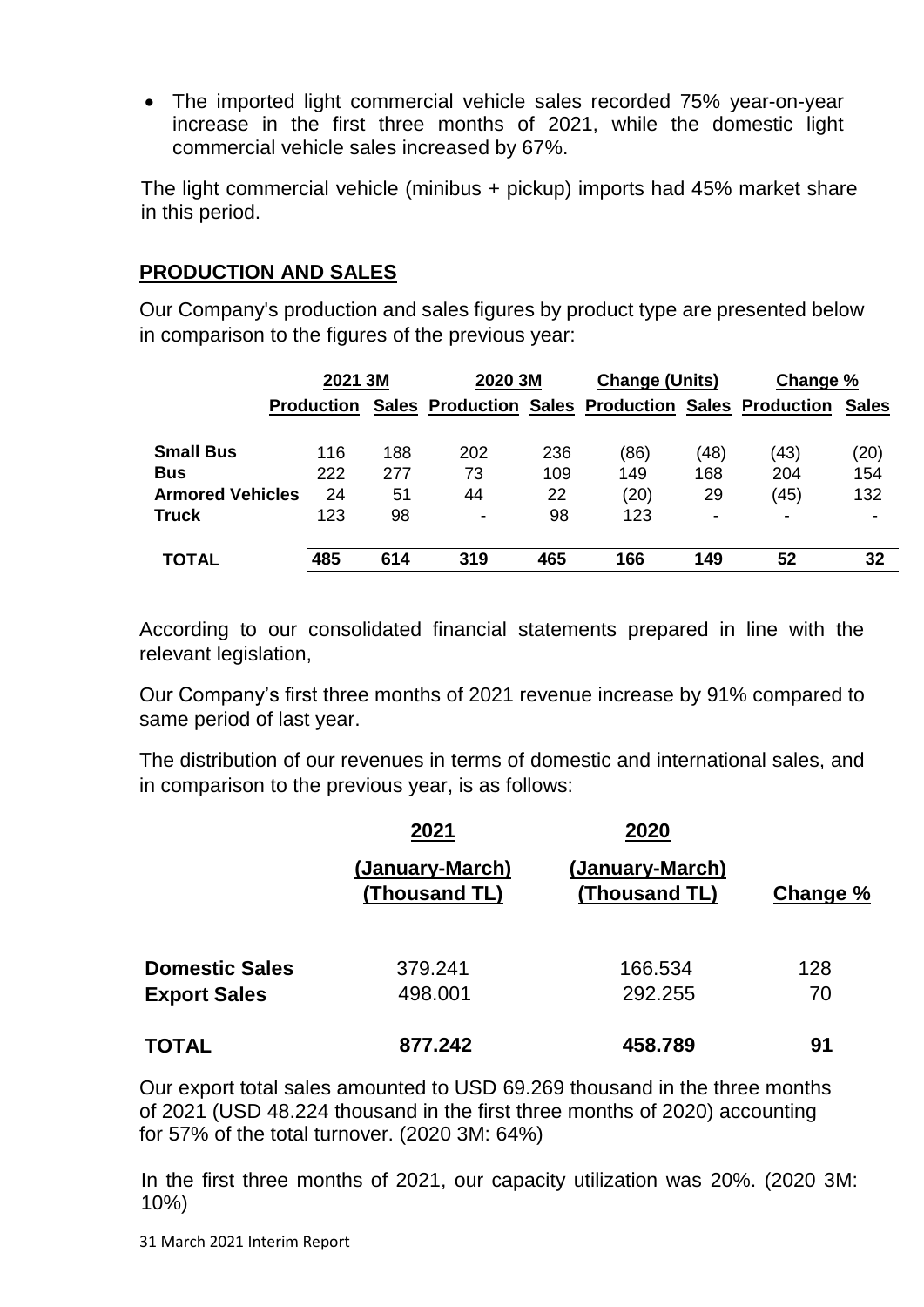Otokar owes its growth to the products of its own design and intellectual property rights, developed through engineering and research development capabilities. Defining its strategies as growing in the defense industry, increasing the share of exports in its turnover expanding on the backdrop of new models, Otokar carries on activities to reach these targets.

#### **INVESTMENTS**

The "Otokar R&D Center" investments that started several years ago following a major decision to accelerate research and development with the aim of attaining the rapid growth targeted in vehicles with owned intellectual property rights continued in 2021.

Our company made an investment of approximately USD 10.9 million with capitalizing the R&D expenditures a as of the end of March 2021.

#### **ADMINISTRATIVE ACTIVITIES**

The names and positions of the Senior Executives of our Company in 2021 are listed below:

| <b>Title</b>                                                 |            |                                                                                                    |  |
|--------------------------------------------------------------|------------|----------------------------------------------------------------------------------------------------|--|
| <b>General Manager</b>                                       |            |                                                                                                    |  |
|                                                              |            |                                                                                                    |  |
| <b>Assistant General Manager-Military Vehicles Marketing</b> |            |                                                                                                    |  |
|                                                              |            |                                                                                                    |  |
| 31.03.2021                                                   | 31.12.2020 |                                                                                                    |  |
| 737                                                          | 729        |                                                                                                    |  |
| 1.541                                                        | 1.529      |                                                                                                    |  |
|                                                              |            |                                                                                                    |  |
|                                                              | and Sales  | <b>Assistant General Manager-Finance</b><br>Assistant General Manager-Domestic Sales and Marketing |  |

No disputes and workers' movements were observed during the period.

Our Company is subject to the Collective Labor Agreement signed between the Turkish Metal Workers Union and MESS (Turkish Employers' Association of Metal Industries) on January 29, 2020, and which came into force as of September 1, 2019.

Our Company has agreed to comply with the Principles of Corporate Governance issued by the Capital Markets Board, and to undertake the necessary amendments in line with changing conditions. Otokar has been rated by SAHA Kurumsal Yönetim ve Kredi Derecelendirme Hizmetleri A.Ş. in accordance with CMB's (Capital Markets Board) Communiqué on "The Principles Regarding Rating Activity in Capital Markets and Rating Agencies", and pertaining to rating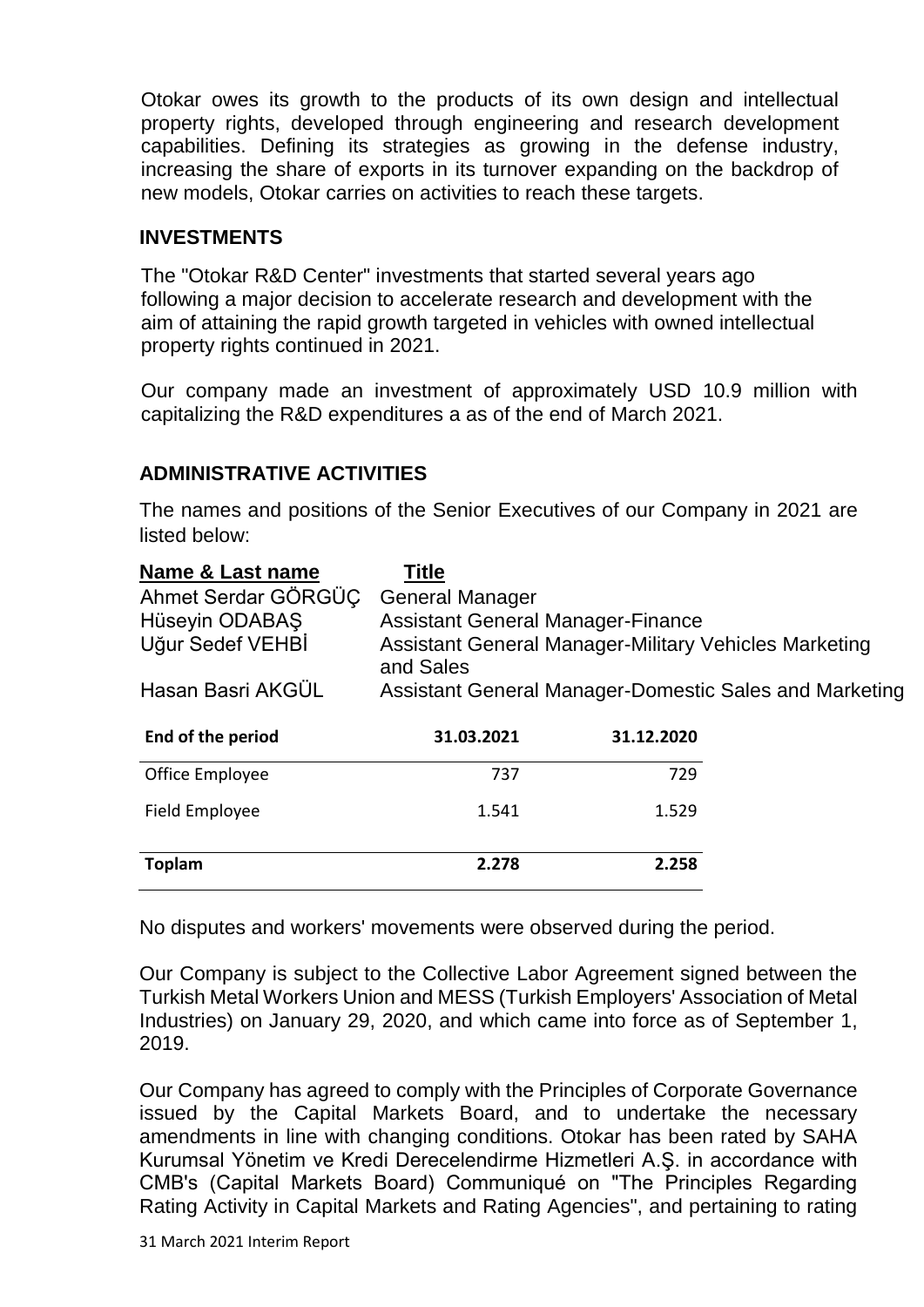the compliance of corporations listed on the BIST (previously the ISE - Istanbul Stock Exchange), with the Principles of Corporate Governance. The "Corporate Governance Rating Report" can be found at [www.otokar.com](http://www.otokar.com/)

Our Company's Corporate Governance Rating rose from 94.67 (9.47) in 2020 to 94.89 (9.49) in 2021.

Otokar has been included in the BIST Sustainability Index for the sixth time in a row with its efforts aiming to create long-term value by combining economic, environmental and social factors with corporate governance principles.

2019 Otokar Sustainability Report is available on the corporate website [www.otokar.com](http://www.otokar.com/)

#### **FINANCIAL RESULTS**

Our Company presents to the public its 2021 first three months consolidated financial statements, which have been prepared in accordance with the Turkish Financial Reporting Standards (TFRS) that were implemented by the Public Oversight Accounting and Auditing Standards Authority (POA) pursuant to Capital Markets Board's (CMB) "Communiqué on the Principles of Financial Reporting in Capital Markets", numbered II-14.1. Appendices and comments related to these standards were also considered in preparing consolidated condensed financial statements.

The financial tables, notes, and ratios showing the results of our activities in the first three months of 2021 are also presented for your information.

The consolidated revenues of our company as of March 31, 2021 totaled TL 877.242 thousand while gross profit totaled TL 280.503 thousand.

Pursuant to CMB regulations and according to consolidated financial statements prepared in accordance with Turkish Financial Reporting Standards, the Company has posted a profit of TL 104.466 thousand before tax, and a net profit of TL 107.444 thousand in the first three months of 2021.